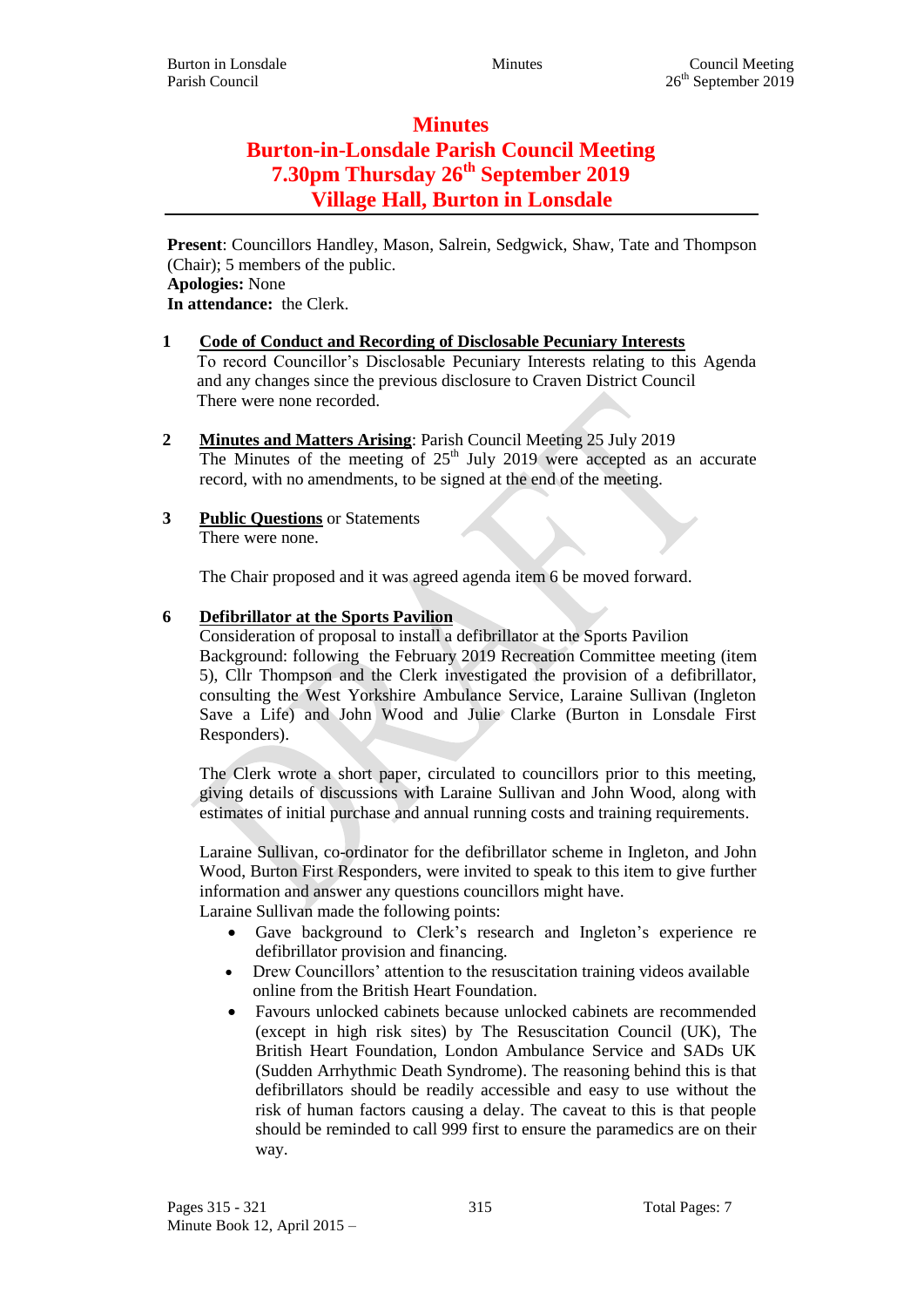- Finance: a village-wide meeting is recommended, to involve as many as possible, and to give 'ownership' to as many people as possible.
- Important to offer training to all residents in CPR technique and use of defibrillator on a regular basis; this will ensure as many people know what to do in an emergency. This can be done alongside the First Responders' work.
- Finally, it was emphasised each village must decide for itself, according to its individual circumstances, which defibrillator and training.

John Wood made the following point:

 Favours a locked cabinet, as 'forces' individuals to call the Ambulance Service (999) first, and in order to get the combination lock number from the Service; this would ultimately save time, as would get an ambulance en route whilst defibrillator being used. This is recommended by WYAS.

Cllr Thompson stated the Recreation Committee recommends to full council the provision of a defibrillator at the Sports Pavilion.

The following questions and resolutions were put to Councillors: **Resolved**: a defibrillator be provided at the Sports Pavilion **Resolved:** the defibrillator be the same type as that at the Village Hall **Resolved**: the cabinet housing the defibrillator be unlocked/open

It was noted that, at a previous meeting, County Cllr Ireton had indicated there may be funding available from his Councillor budget, for annual maintenance items.

Cllr. Tate proposed and was seconded by Councillor Thompson: **Resolved** a defibrillator, of the same type as the one at the Village Hall, and a cabinet be purchased and installed at the Sports Pavilion

#### It was further

**Resolved**: in this instance to pay for the equipment from the council's funds, rather than wait for grant funding; in this instance total cost is estimated at circa £1500, including installation.

Councillor Mason proposed, seconded Cllr. Thompson: **Resolved:** funding be sought for training and possibly a  $3<sup>rd</sup>$  village defibrillator (location to be decided with advice from WYAS).

Laraine Sullivan reminded the meeting of the Defibrillator Awareness and Training Day on Saturday  $26<sup>th</sup>$  October at Ingleton Community Centre 12-4pm; all are welcome to come along to free session.

The Chairman thanked Laraine Sullivan and John Wood for their input into this item and for attending this meeting.

#### **4** Reports

a) Police: Regular business report; PCC survey re taser deployment There was no report; the Chairman suggested councillors respond individually to the survey regarding taser deployment. Cllr. Salrein requested the Clerk to invite a police representative to the next council meeting in order to discuss Highways matters re speeding on the High

Street.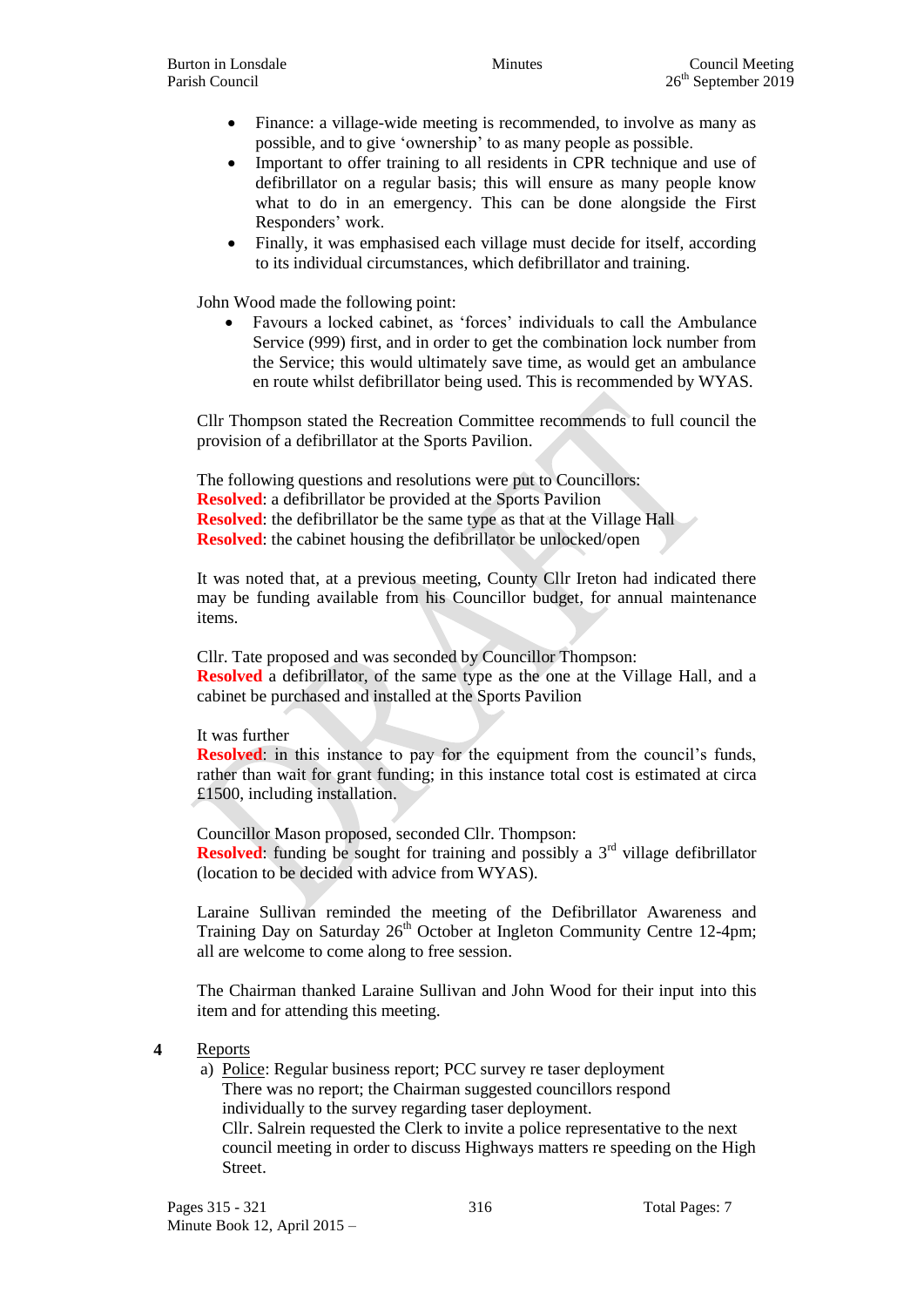#### b) North Yorkshire County Councillor No report.

Highways: Skipton Kex Gill information events The Chairman drew councillors' attention to the information events regarding the upgrade of the A59 road at Kex Gill, outside Skipton.

- c) Craven District Councillors; Planning Matters Application 2019/20839/FUL: land at end of Manor Close: notification was dated 23 August; comments to be submitted by 13 September; there were no comments.
- d) Clerk: YLCA, Correspondence: no reports
- e) The Public Sector Bodies (websites and mobile applications) (No. 2) Accessibility Regulations 2018: this will be dealt with at the next meeting.

## **5 Finance Matters**

- a) Bank balances, including receipts since statement date The Clerk circulated provisional details of bank balances and commitments to councillors prior to the meeting (see appendix). This will be updated for the Minutes after this meeting.
- b) Approval of payments of budgeted and non budgeted items

#### **Resolved**

To approve payments as per appendix; cheques to be signed after the meeting.

c) New model financial regulations

The National Association of Local Councils (NALC) has issued a new financial regulations model; the Clerk will circulate to the Finance Committee, along with this council's current regulations, for further consideration at the next Finance Committee meeting.

## d) Proposal to adopt and insure VE Day Commemoration event

Mike Lavelle gave the meeting details of the inaugural meeting of the VE Day Commemoration Group, which includes Cllr Rev Tate. The event, scheduled for Friday  $8<sup>th</sup>$  May 2020, will take the form of a Street Party on Low Street (both Low Street and Duke Street would be closed on the day). Speakers and musicians have already been planned/booked.

Cllr. Tate proposed, seconded Cllr Thompson

### **Resolved**

The Parish Council will adopt the event, and provide event insurance. The organisers were requested to provide a risk assessment in due course, and keep minutes of each meeting and decisions for the council's records.

e) Fields in Trust: renewal of annual subscription

The Chairman informed the meeting that membership of Fields in Trust was started in order to take advantage of the perceived benefits available; however, since that time, it has become clear that the council has not received any benefits, and is unlikely to do so in the near future. **Resolved**

To let membership of Fields in Trust lapse for the foreseeable future.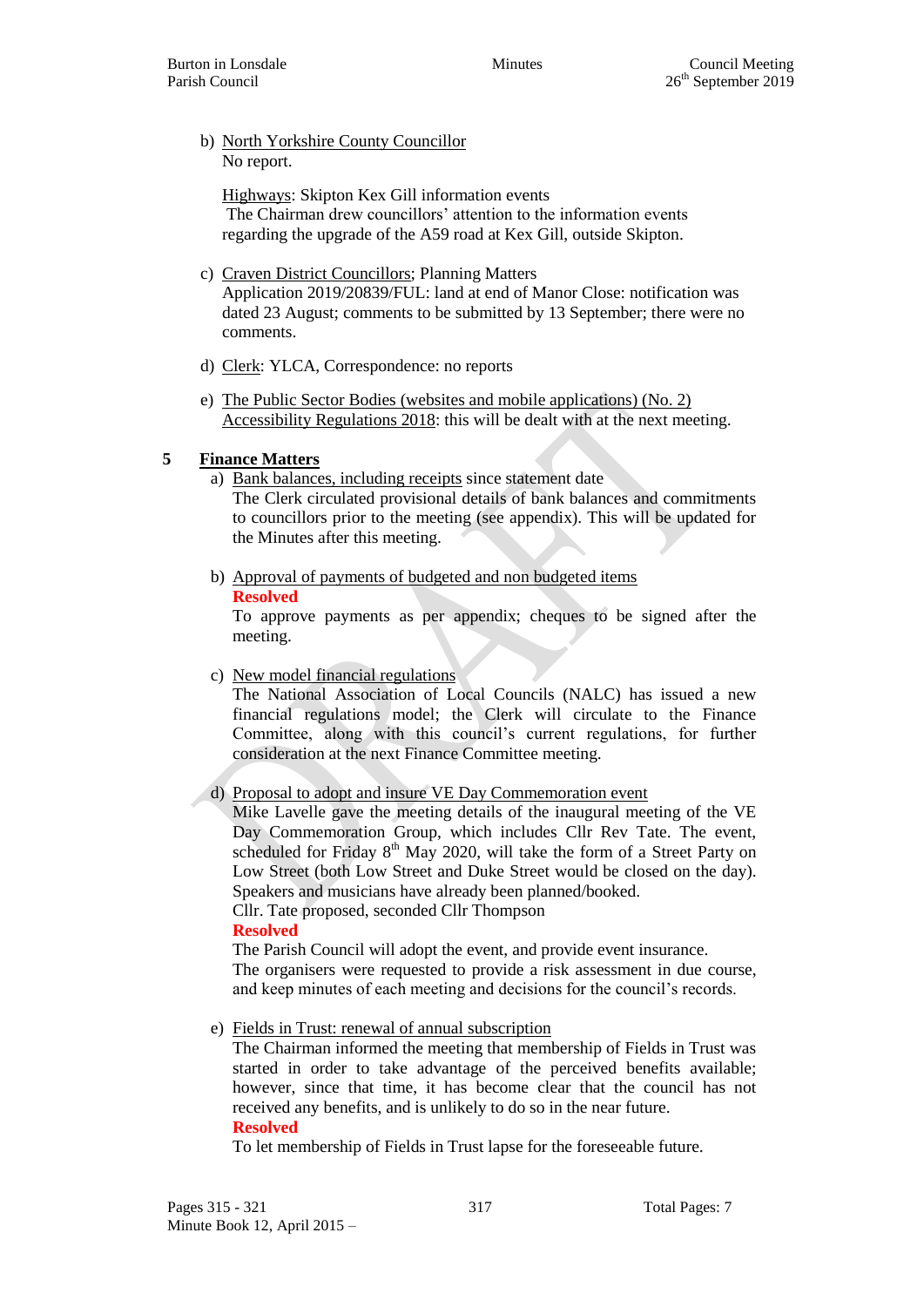## **7 Parish Councillor Reports**

a) Village Hall Committee

The Committee has published in the Burtonian a plan of alterations agreed by the Committee; the plans have yet to be submitted to Craven District Council for approval.

The new lighting is considered to be an improvement; new fire alarms are on order.

b) Bentham Common Lands Charity

Cllr Salrein informed the meeting she is waiting for a letter from the head office (in her personal capacity as a Trustee). She did not state on what subject.

- c) Woodland Trust: no report.
- d) Local Footpath Volunteers

The Chairman reported that whilst some work had been done at the beginning of 2019, since then, no further work has been done. However, a proposal by David Gibson (local organiser) will see further works being done in the near future (no date given).

## **8 Recreation Committee**

a) Grounds and Outdoor Equipment: inspection reports; maintenance

The Chairman reported visual inspections continue; equipment maintenance is underway, thanks to Recreation Committee Mike Illsley.

**Resolved**

To order HAGS spare parts for two items of play equipment, total £160 ex VAT.

Inspections: there appears to be a difference in opinion between inspectors for the last two annual inspections, which requires resolution. The outdoor gym equipment inspection remains outstanding.

Clerk to discuss outstanding items with Recreation Committee member Mike Illsley.

b) Pavilion: report re bookings, maintenance and cleaning

The Chairman reported a new regular weekly booking has started (Bentham Bridge Club); otherwise, bookings have been steady, taking advantage of the summer season.

c) Provision of oven for kitchen – statement from BRG trustee

An email from Sarah Salrein was read to the meeting, emphasising the need for a cooker to be provided in the kitchen.

Cllr. Mason proposed, seconded Cllr. Thompson, it was

#### **Resolved**

To make enquiries of Mark Butler (Interiors) re purchase and installation of a cooker, with possible lay-out alterations.

d) Event 2<sup>nd</sup> November: Dancerthon: charity fund-raising event

A local resident is holding a Dancerthon to celebrate a birthday; any funds raised will go to charity. As the event will be open to the public and is in aid of charity, the Chairman proposed and it was **Resolved**

To support and adopt the event, and provide event insurance

## **9 Maintenance Reports**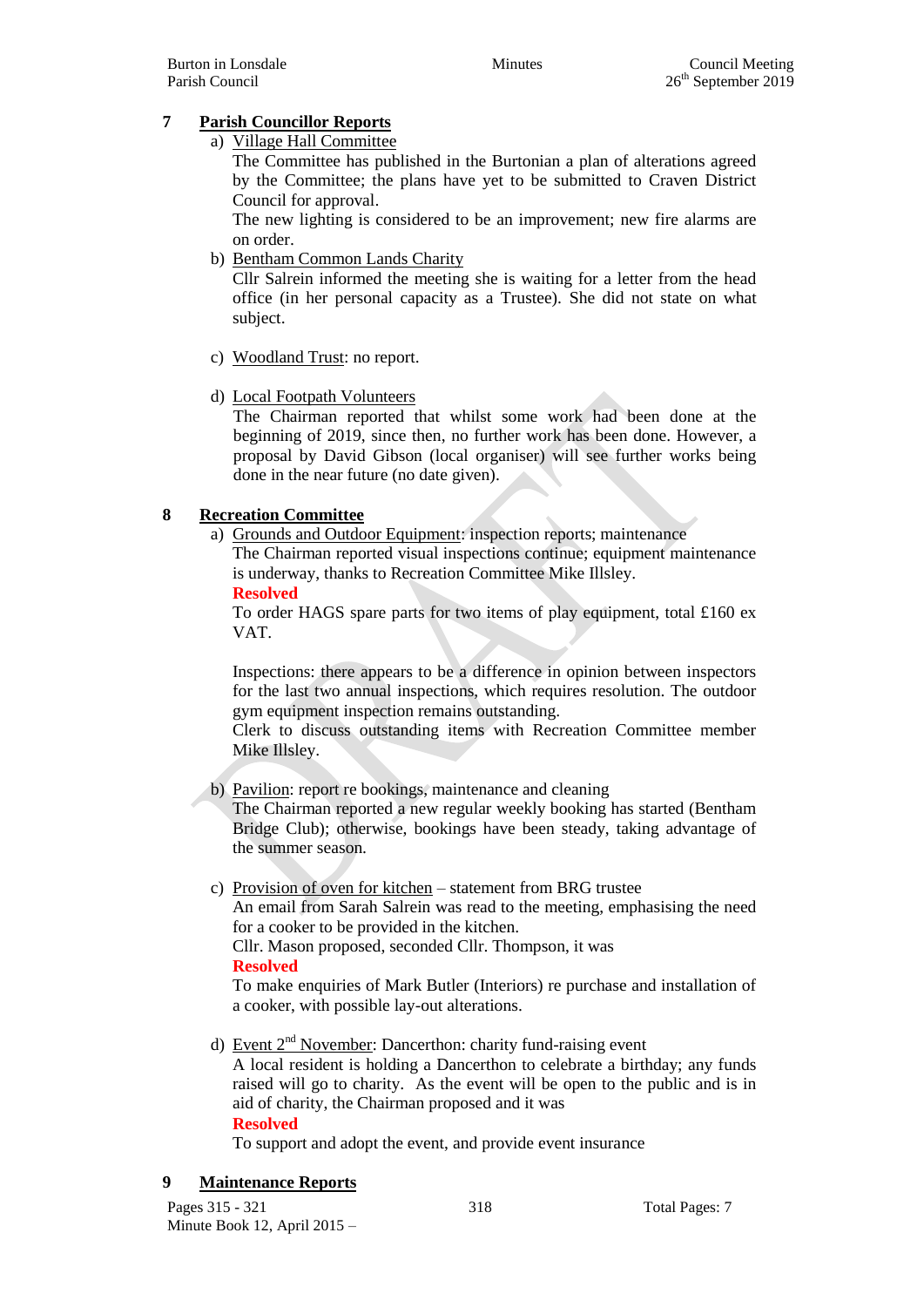a) Village Green, including War Memorial: new tree for Village Green Billie Strickland was invited to speak to this item: the Village Green crab apple tree has died (mostly due to over-zealous grass strimming by a previous contractor, damaging the bark). She is happy to co-ordinate the research, purchase and planting of a replacement tree (crab apple or otherwise). Cllr Sedgewick offered to include the tree purchase with his own bulk purchase of new tree whips in the near future; this was accepted.

b) Riverside Land: consideration of proposed works and cost A quote of £400 from a local contractor for the felling of a dead ash tree and the trimming back of several other trees has been received. **Resolved**

To accept the quote, and ask the contractor to do the work as soon as convenient.

c) Very Old and Separate Churchyard

Cllrs Thompson and Tate have conducted an annual visual safety inspection: all appears to be in order; the written report will be sent to the Clerk shortly.

d) Street Lighting

Cllr Thompson reported, following complaints in 2018 summer of the street light encouraging numerous insects entering a bedroom window, he had visited the residents at 6 Duke Street (where a street light is mounted on a street-side wall); the matter of whether to remove the light was left with the residents if they wished to take the matter further.

e) Public benches

Although no benches are reported to require any work, it was noted contractors doing work on Ireby Road had left mounds of used tarmac in the verge. The Clerk will contact Highways to get it removed.

## **10 Items to be included by Clerk in press release**

#### **Resolved**

To report the decision to provide a defibrillator on the Recreation Field.

## **11 Date, time and venue next Recreation Committee, Finance Committee and full Council meetings:**

**Resolved** unless subsequently changed with agreement from councillors or committee members, the following meetings dates are agreed: Recreation Committee: 24<sup>th</sup> October 2019 Finance Committee: 14<sup>th</sup> November 2019 Full council:  $28<sup>th</sup>$  November 2019.

The meeting closed at 9.08pm.

**Signed .................................................... Dated ......................**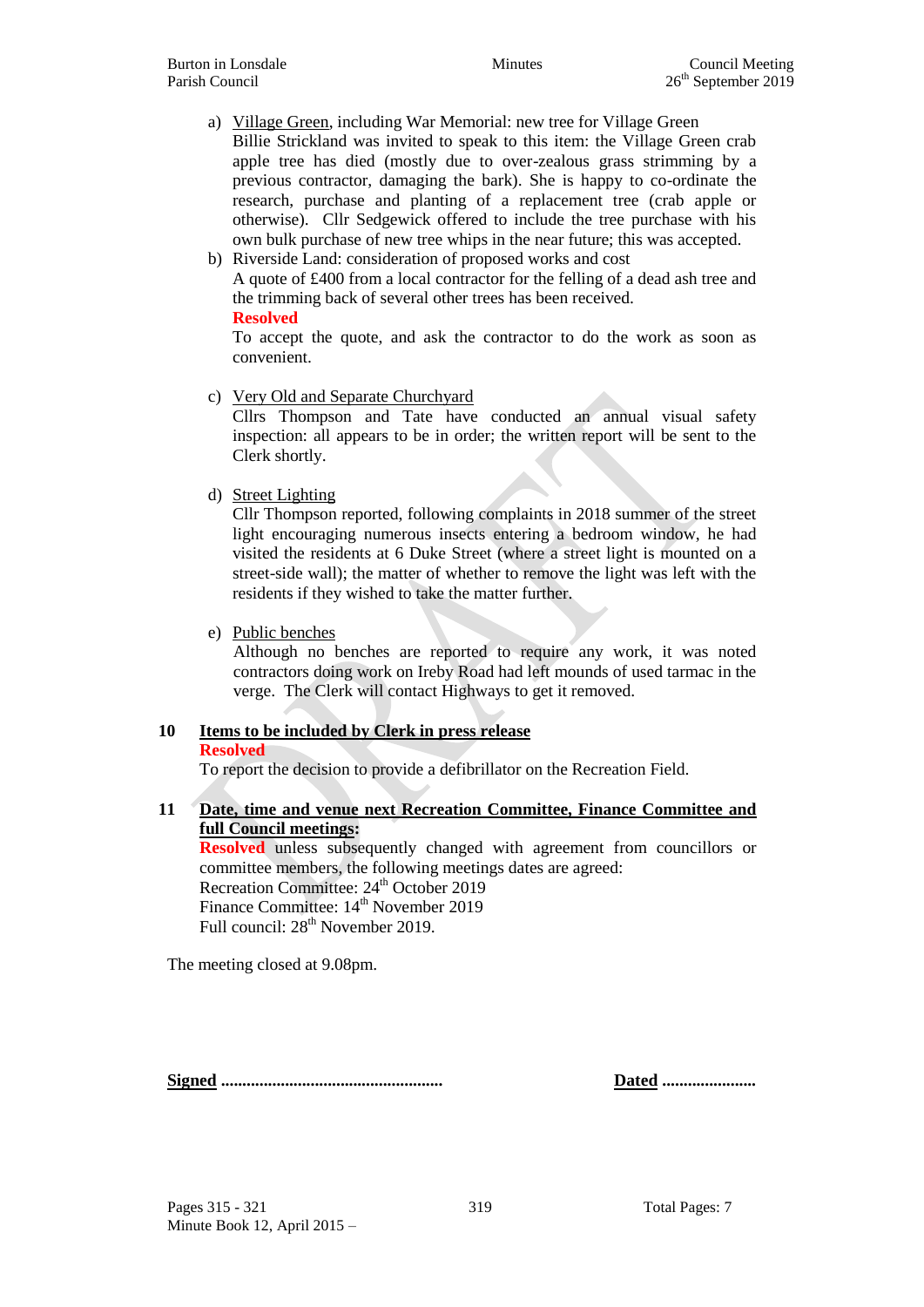Burton in Lonsdale Minutes Council Meeting

|                                                                            |           | <b>Appendix</b> |
|----------------------------------------------------------------------------|-----------|-----------------|
| <b>September 2019</b>                                                      |           |                 |
| <b>Bank Balances, including receipts</b>                                   |           |                 |
| Current Account at 13.08.19                                                |           | 300.00          |
| Business Reserve A/c at 13.08.19                                           |           | 33,025.93       |
|                                                                            |           | 33,325.93       |
| Receipts                                                                   | 679.00    |                 |
| <b>Burton Young Farmers</b>                                                | 40.00     |                 |
| Lawson, D&S                                                                | 20.00     |                 |
| Lonsdale Archers (£108); J Shaw (£50)                                      | 158.00    |                 |
| Cash (3 items)                                                             | 119.82    |                 |
| Interest                                                                   | 5.44      |                 |
| Cash (re J Longton booking 15.9.19)                                        | 40.00     |                 |
| Cash (re S Wilson booking 31.8.19)                                         | 250.00    |                 |
| Lonsdale Archers (April, May & Aug bookings)                               | 369.00    |                 |
| <b>Burton Young Farmers</b>                                                | 10.00     |                 |
| K Reid (pavilion booking 17/8/19)                                          | 50.00     |                 |
|                                                                            |           |                 |
| Less unpresented cheques at 13.09.19                                       | 0.00      |                 |
|                                                                            |           | 33,325.93       |
|                                                                            |           |                 |
| <u>Commitments as at 26th September 2019</u>                               |           |                 |
| Contingency Fund (raised to £5000 per resolution 12/11/18)                 | 5,000.00  |                 |
| Very Old and Separate Churchyard:                                          |           |                 |
| Lych Gate Restoration grant                                                | 200.00    |                 |
| Safety Notice, memorials (400) & 190                                       | 552.75    |                 |
| Clerk's Retiremt Gratuity provision (3% gross annual salary)               |           |                 |
| at ye 2019 (ye 2018 £2225.70)                                              | 2,297.51  |                 |
| <b>Community Orchard Project: remaining costs</b>                          | 565.49    |                 |
| Pavilion cooker installation                                               | 500.00    |                 |
| Pavilion power supply (change of supplier) estimated<br>outstanding amount | 500.00    |                 |
| Budget remaining as at report date                                         | 6,313.39  |                 |
|                                                                            | 15,929.14 |                 |
|                                                                            |           |                 |
| General Reserves at 26.09.19                                               |           | 17,396.79       |
|                                                                            |           |                 |
|                                                                            |           |                 |
| 2nd tranche precept due end Sep 2019 8,500.00                              |           |                 |
| Forecast General Reserves at year end 31.3.20                              |           | 25,896.79       |